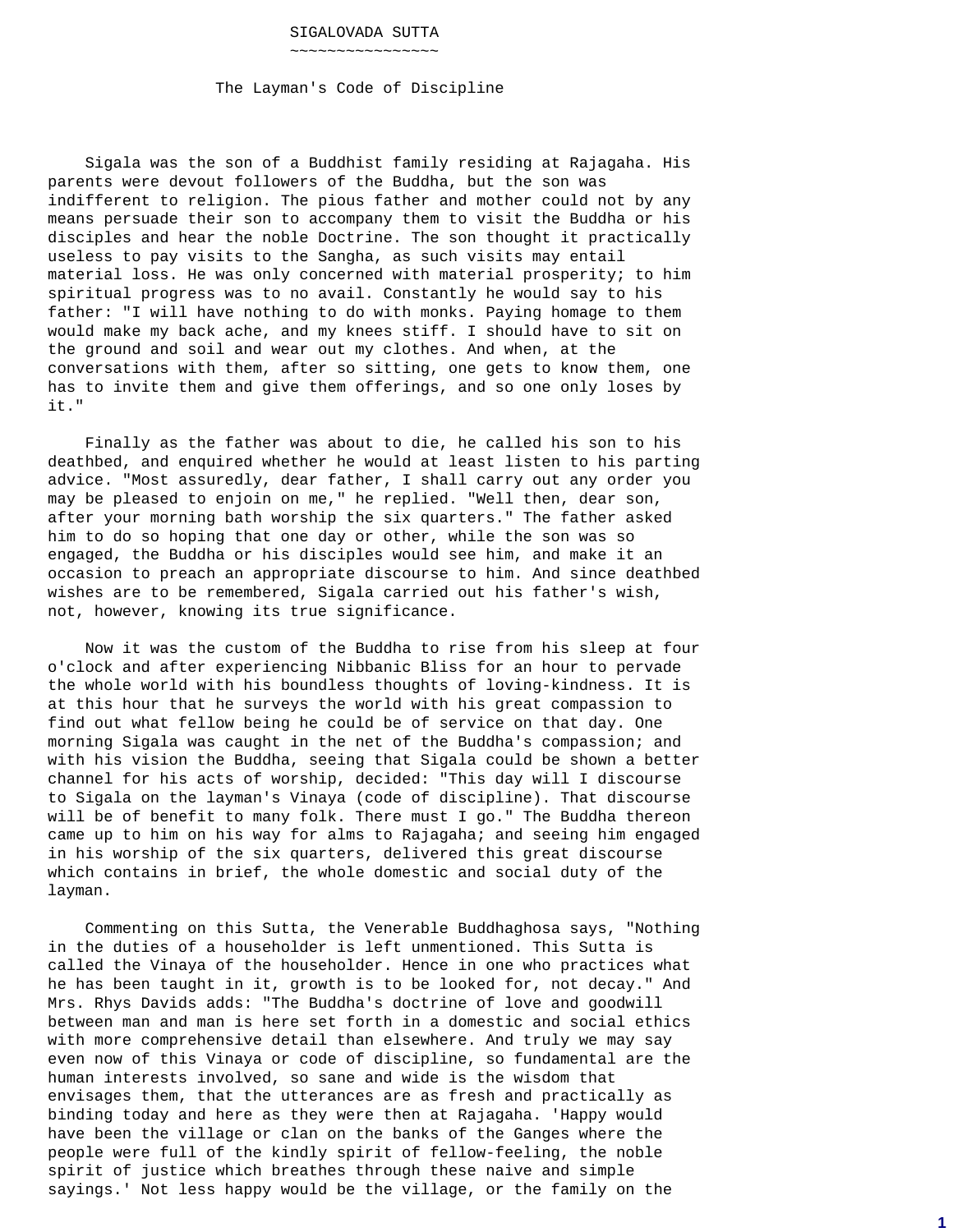banks of the Thames today, of which this could be said."

## SIGALOVADA SUTTA

## ~~~~~~~~~~~~~~~~

Thus have I heard:

 On one occasion the Exalted One was dwelling in the Bamboo Grove, the Squirrels' Sanctuary, near Rajagaha.

 Now at that time, young Sigala, a householder's son, rising early in the morning, departing from Rajagaha, with wet clothes and wet hair, worshipped with joined hands the various quarters -- the East, the South, the West, the North, the Nadir, and the Zenith.

 Then the Exalted One, having robed himself in the forenoon took bowl and robe, and entered Rajagaha for alms. Now he saw young Sigala worshipping thus and spoke to him as follows:

 "Wherefore do you, young householder, rising early in the morning, departing from Rajagaha, with wet clothes and wet hair, worship, with joined hands these various quarters -- the East, the South, the West, the North, the Nadir, and the Zenith?"

 "My father, Lord, while dying, said to me: The six quarters, dear son, you shall worship. And I, Lord, respecting, revering, reverencing and honouring my father's word, rise early in the morning, and leaving Rajagaha, with wet clothes and wet hair, worship with joined hands, these six quarters."

 "It is not thus, young householder, the six quarters should be worshipped in the discipline of the noble."

 "How then, Lord, should the six quarters be worshipped in the discipline of the noble? It is well, Lord, if the Exalted One would teach the doctrine to me showing how the six quarters should be worshipped in the discipline of the noble."

 "Well, young householder, listen and bear it well in mind; I shall speak." -- "Very good, Lord," responded young Sigala.

And the Exalted One spoke as follows:

 "Inasmuch, young householder, as the noble disciple (1) has eradicated the four vices in conduct,<1> (2) inasmuch as he commits no evil action in four ways, (3) inasmuch as he pursues not the six channels for dissipating wealth, he thus, avoiding these fourteen evil things, covers the six quarters, and enters the path leading to victory in both worlds: he is favoured in this world and in the world beyond. Upon the dissolution of the body, after death, he is born in a happy heavenly realm.

 (1) What are the four vices in conduct that he has eradicated? The destruction of life, householder, is a vice and so are stealing, sexual misconduct, and lying. These are the four vices that he has eradicated."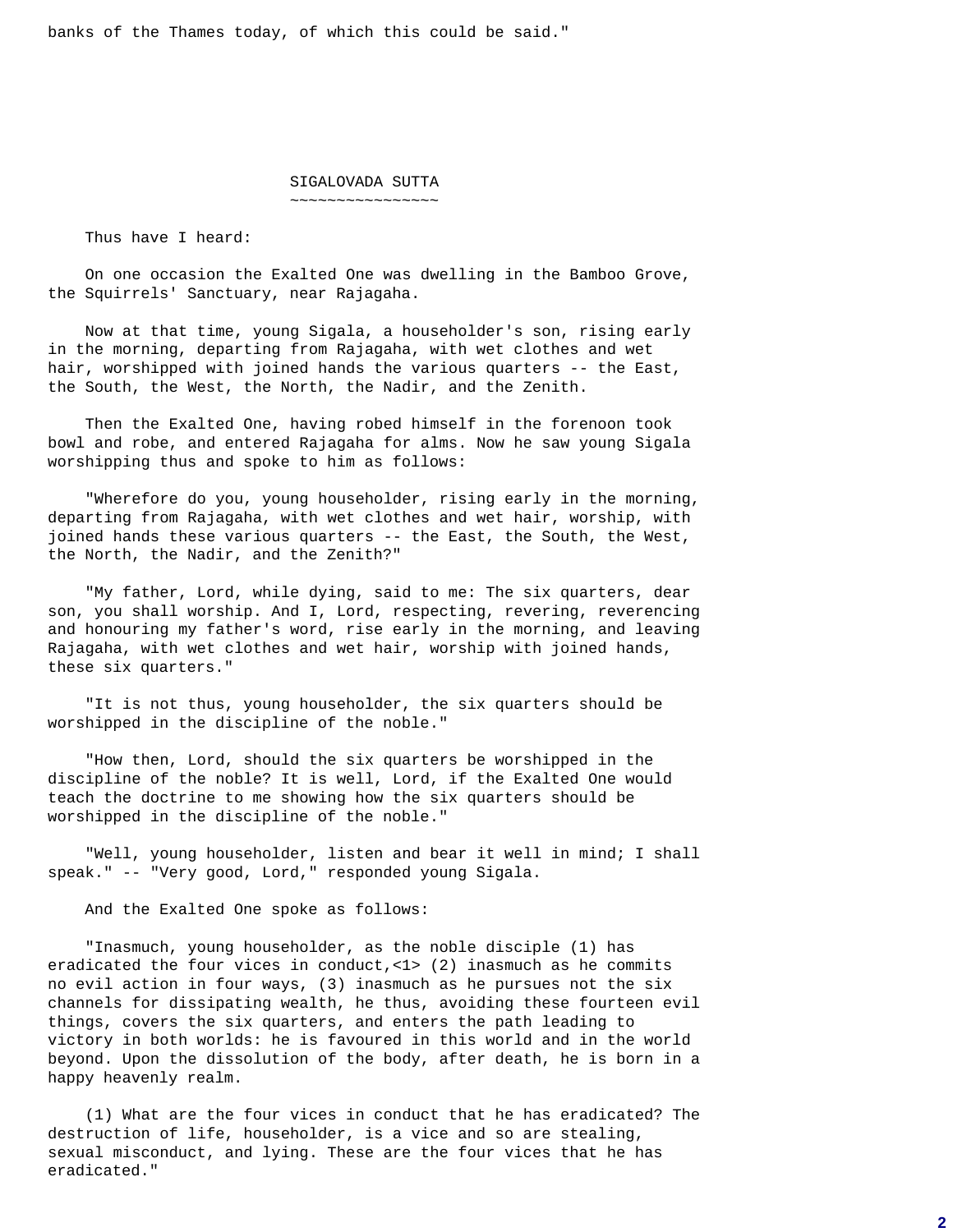Thus spoke the Exalted One. And when the Master had thus spoken, he spoke yet again:

> "Killing, stealing, lying and adultery, These four evils the wise never praise.

 (2) In which four ways does one commit no evil action? Led by desire does one commit evil. Led by anger does one commit evil. Led by ignorance does one commit evil. Led by fear does one commit evil.<2>

 But inasmuch as the noble disciple is not led by desire, anger, ignorance, and fear, he commits no evil."

 Thus spoke the Exalted One. And when the Master had thus spoken, he spoke yet again:

> "Whoever through desire, hate or fear, Or ignorance should transgress the Dhamma, All his glory fades away Like the moon during the waning half. Whoever through desire, hate or fear, Or ignorance never transgresses the Dhamma, All his glory ever increases Like the moon during the waxing half.

 (3) What are the six channels for dissipating wealth which he does not pursue?

- (a) indulgence in intoxicants which cause infatuation and heedlessness;
- (b) sauntering in streets at unseemly hours;
- (c) frequenting theatrical shows;
- (d) indulgence in gambling which causes heedlessness;
- (e) association with evil companions;
- (f) the habit of idleness.

 (a) There are, young householder, these six evil consequences in indulging in intoxicants which cause infatuation and heedlessness:

- i. loss of wealth,
- ii. increase of quarrels,
- iii. susceptibility to disease,
- iv. earning an evil reputation,
- v. shameless exposure of body,
- vi. weakening of intellect.

 (b) There are, young householder, these six evil consequences in sauntering in streets at unseemly hours:

- i. he himself is unprotected and unguarded,
- ii. his wife and children are unprotected and unguarded,
- iii. his property is unprotected and unguarded,
- iv. he is suspected of evil deeds,<3>
- v. he is subject to false rumours,
- vi. he meets with many troubles.

 (c) There are, young householder, these six evil consequences in frequenting theatrical shows: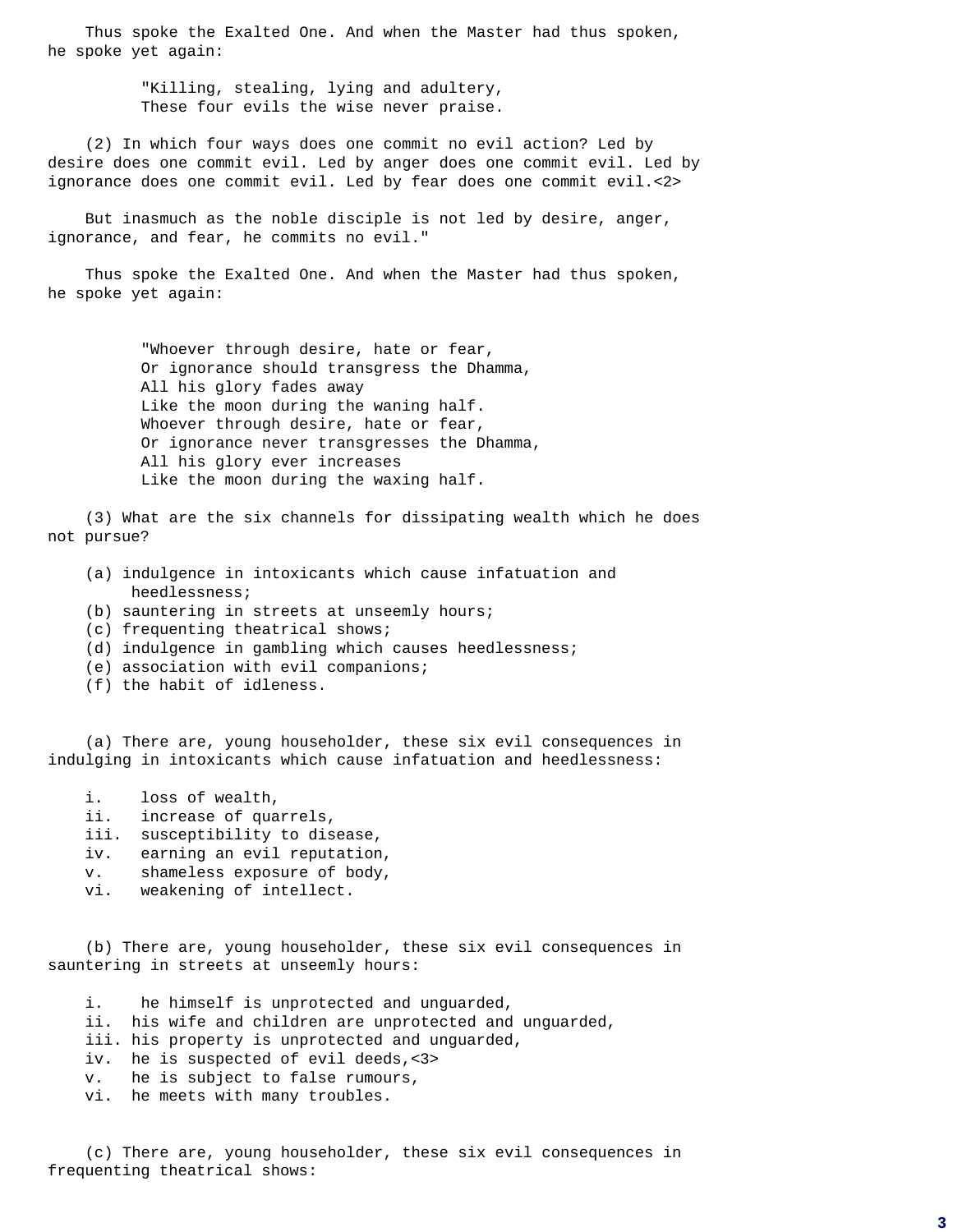He is ever thinking:

 i. where is there dancing? ii. where is there singing? iii. where is there music? iv. where is there recitation? v. where is there playing with cymbals? vi. where is there pot-blowing?<4>

 (d) There are, young householder, these six evil consequences in indulging in gambling:

i. the winner begets hate,

ii. the loser grieves for lost wealth,

iii. loss of wealth,

iv. his word is not relied upon in a court of law,

v. he is despised by his friends and associates,

 vi. he is not sought after for matrimony; for people would say he is a gambler and is not fit to look after a wife.

 (e) There are, young householder, these six evil consequences in associating with evil companions, namely: any gambler, any libertine, any drunkard, any swindler, any cheat, any rowdy is his friend and companion.

 (f) There are, young householder, these six evil consequences in being addicted to idleness:

He does no work, saying:

 i. that it is extremely cold, ii. that it is extremely hot, iii. that it is too late in the evening, iv. that it is too early in the morning, v. that he is extremely hungry, vi. that he is too full.

 Living in this way, he leaves many duties undone, new wealth he does not get, and wealth he has acquired dwindles away."

 Thus spoke the Exalted One. And when the Master had thus spoken, he spoke yet again:

 "One is a bottle friend; one says, 'friend, friend' only to one's face; one is a friend and an associate only when it is advantageous.

 Sleeping till sunrise, adultery, irascibility, malevolence, evil companions, avarice -- these six causes ruin a man.

 The man who has evil comrades and friends is given to evil ways, to ruin does he fall in both worlds -- here and the next.

 Dice, women, liquor, dancing, singing, sleeping by day, sauntering at unseemly hours, evil companions, avarice -- these nine <5> causes ruin a man.

 Who plays with dice and drinks intoxicants, goes to women who are dear unto others as their own lives, associates with the mean and not with elders -- he declines just as the moon during the waning half.

Who is drunk, poor, destitute, still thirsty whilst drinking,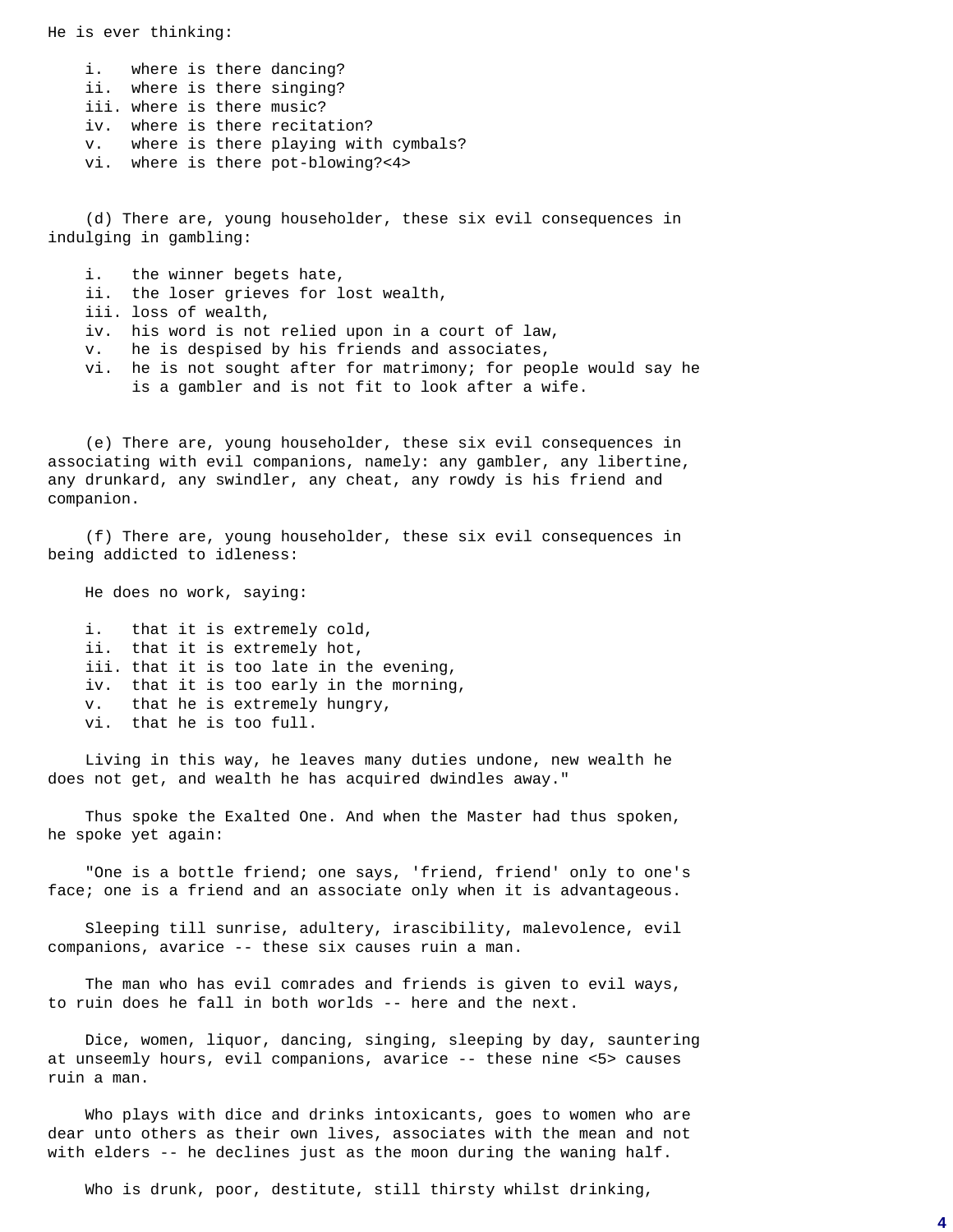frequents the bars, sinks in debt as a stone in water, swiftly brings disrepute to his family.

 Who by habit sleeps by day, and keeps late hours, is ever intoxicated, and is licentious, is not fit to lead a household life.

 Who says it is too hot, too cold, too late, and leaves things undone, the opportunities for good go past such men.

 But he who does not regard cold or heat any more than a blade of grass and who does his duties manfully, does not fall away from happiness."

\* \* \*

 "These four, young householder, should be understood as foes in the guise of friends:

(1) he who appropriates a friend's possessions,

- (2) he who renders lip-service,
- (3) he who flatters,
- (4) he who brings ruin.

 (1) In four ways, young householder, should one who appropriates be understood as a foe in the guise of a friend:

- i. he appropriates his friend's wealth,
- ii. he gives little and asks much,
- iii. he does his duty out of fear,
- iv. he associates for his own advantage.

 (2) In four ways, young householder, should one who renders lip-service be understood as a foe in the guise of a friend:

- i. he makes friendly profession as regards the past,
- ii. he makes friendly profession as regards the future,
- iii. he tries to gain one's favour by empty words,
- iv. when opportunity for service has arisen, he expresses his inability.

 (3) In four ways, young householder, should one who flatters be understood as a foe in the guise of a friend:

 i. he approves of his friend's evil deeds, ii. he disapproves his friend's good deeds, iii. he praises him in his presence, iv. he speaks ill of him in his absence.

 (4) In four ways, young householder, should one who brings ruin be understood as a foe in the guise of a friend:

- i. he is a companion in indulging in intoxicants that cause infatuation and heedlessness,
- ii. he is a companion in sauntering in streets at unseemly hours,
- iii. he is a companion in frequenting theatrical shows,

 iv. he is a companion in indulging in gambling which causes heedlessness."

 Thus spoke the Exalted One. And when the Master had thus spoken, he spoke yet again: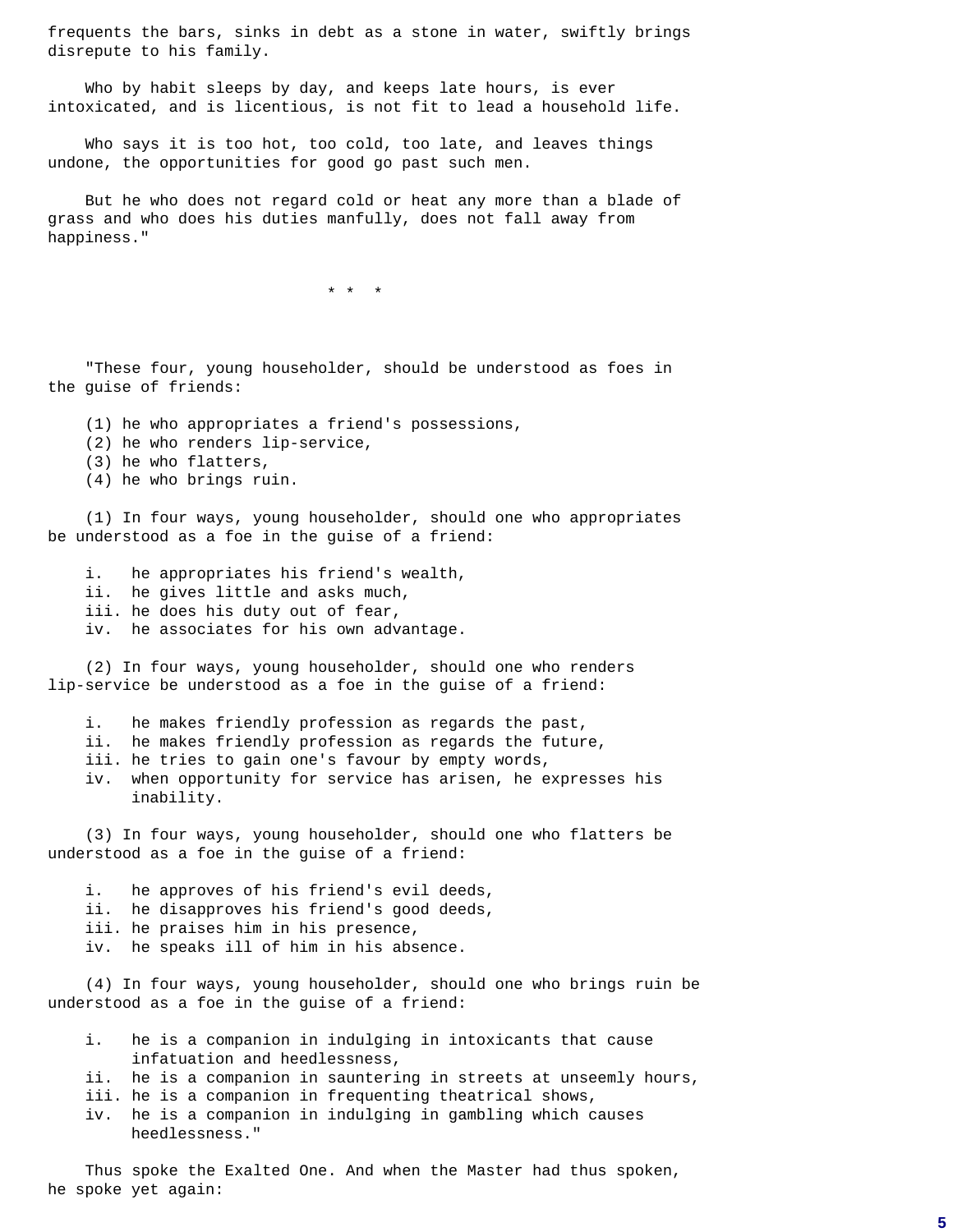"The friend who appropriates, the friend who renders lip-service, the friend that flatters, the friend who brings ruin, these four as enemies the wise behold, avoid them from afar as paths of peril.

 These four, young householder, should be understood as warm-hearted friends:

- (1) he who is a helpmate,
- (2) he who is the same in happiness and sorrow,
- (3) he who gives good counsel,
- (4) he who sympathises.

 (1) In four ways, young householder, should a helpmate be understood as a warm-hearted friend:

- i. he guards the heedless,
- ii. he protects the wealth of the heedless,
- iii. he becomes a refuge when you are in danger,
- iv. when there are commitments he provides you with double the supply needed.

 (2) In four ways, young householder, should one who is the same in happiness and sorrow be understood as a warm-hearted friend:

- i. he reveals his secrets,
- ii. he conceals one's own secrets,
- iii. in misfortune he does not forsake one,
- iv. his life even he sacrifices for one's sake.

 (3) In four ways, young householder, should one who gives good counsel be understood as a warm-hearted friend:

- i. he restrains one from doing evil,
- ii. he encourages one to do good,
- iii. he informs one of what is unknown to oneself,
- iv. he points out the path to heaven.

 (4) In four ways, young householder, should one who sympathises be understood as a warm-hearted friend:

 i. he does not rejoice in one's misfortune, ii. he rejoices in one's prosperity, iii. he restrains others speaking ill of oneself, iv. he praises those who speak well of oneself."

 Thus spoke the Exalted One. And when the Master had thus spoken, he spoke yet again:

> "The friend who is a helpmate, the friend in happiness and woe, the friend who gives good counsel, the friend who sympathises too - these four as friends the wise behold and cherish them devotedly as does a mother her own child.

 The wise and virtuous shine like a blazing fire. He who acquires his wealth in harmless ways like to a bee that honey gathers, <6>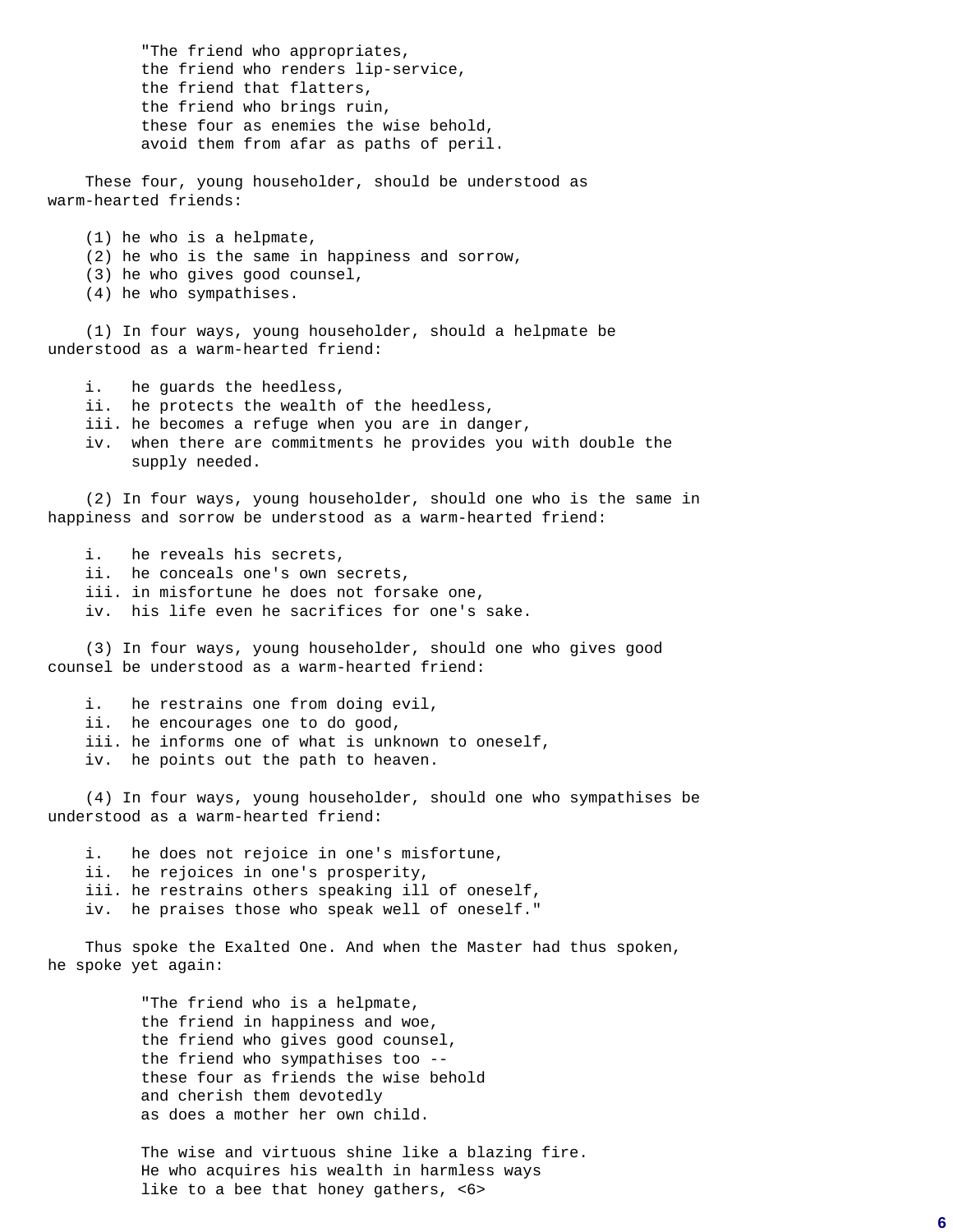riches mount up for him like ant hill's rapid growth.

 With wealth acquired this way, a layman fit for household life, in portions four divides his wealth: thus will he friendship win.

 One portion for his wants he uses,<7> two portions on his business spends, the fourth for times of need he keeps."

\* \* \*

 "And how, young householder, does a noble disciple cover the six quarters?

 The following should be looked upon as the six quarters. The parents should be looked upon as the East, teachers as the South, wife and children as the West, friends and associates as the North, servants and employees as the Nadir, ascetics and brahmins as the Zenith.<8>

 In five ways, young householder, a child should minister to his parents as the //East//:

- i. Having supported me I shall support them,
- ii. I shall do their duties,
- iii. I shall keep the family tradition,
- iv. I shall make myself worthy of my inheritance,
- v. furthermore I shall offer alms in honour of my departed relatives.<9>

 In five ways, young householder, the parents thus ministered to as the //East// by their children, show their compassion:

- i. they restrain them from evil,
- ii. they encourage them to do good,
- iii. they train them for a profession,
- iv. they arrange a suitable marriage,
- v. at the proper time they hand over their inheritance to them.

 In these five ways do children minister to their parents as the //East// and the parents show their compassion to their children. Thus is the //East// covered by them and made safe and secure.

 In five ways, young householder, a pupil should minister to a teacher as the //South//:

- i. by rising from the seat in salutation,
- ii. by attending on him,
- iii. by eagerness to learn,
- iv. by personal service,
- v. by respectful attention while receiving instructions.

 In five ways, young householder, do teachers thus ministered to as the //South// by their pupils, show their compassion:

 i. they train them in the best discipline, ii. they see that they grasp their lessons well,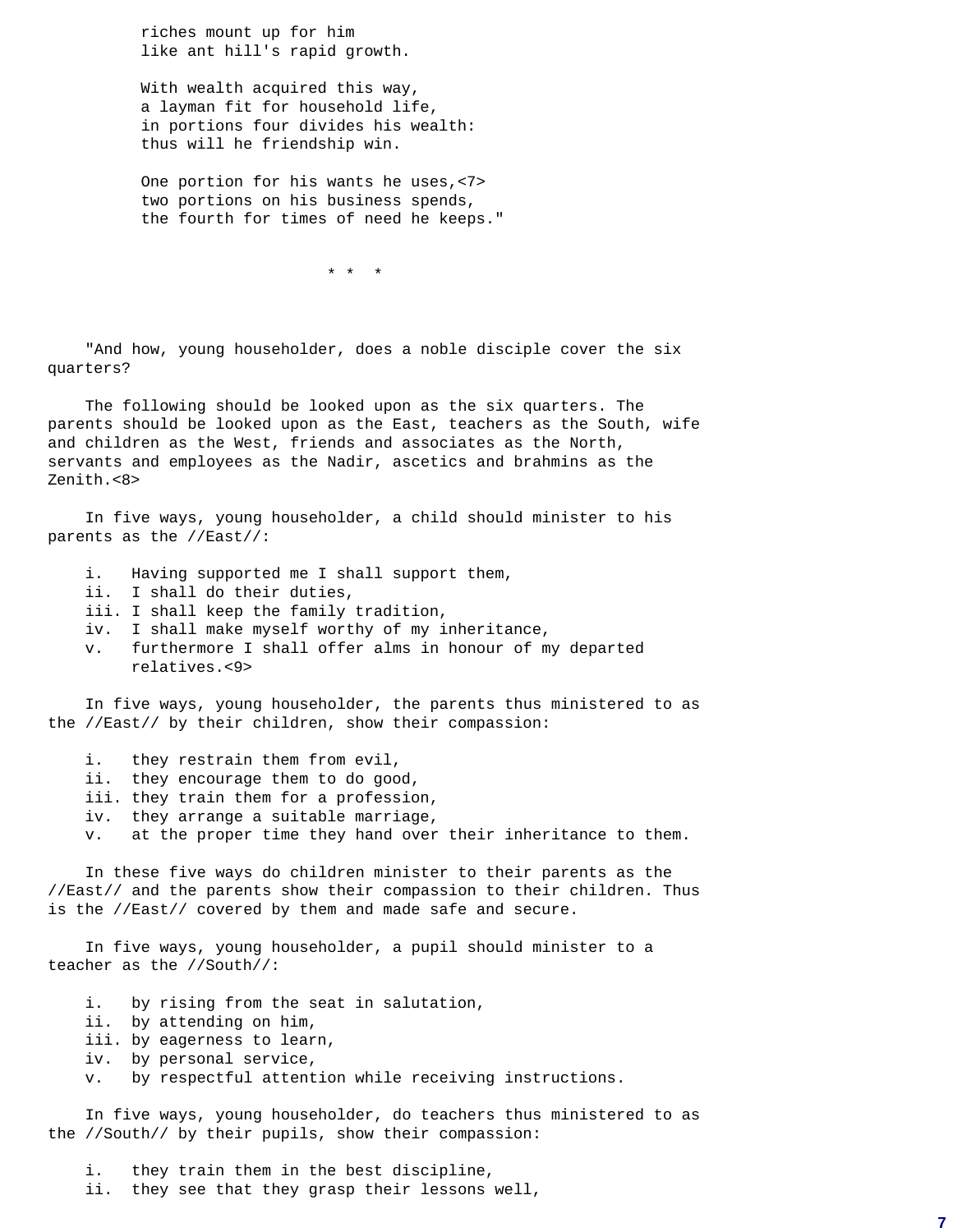iii. they instruct them in the arts and sciences,

iv. they introduce them to their friends and associates,

v. they provide for their safety in every quarter.

 The teachers thus ministered to as the //South// by their pupils, show their compassion towards them in these five ways. Thus is the //South// covered by them and made safe and secure.

 In five ways, young householder, should a wife as the //West// be ministered to by a husband:

- i. by being courteous to her,
- ii. by not despising her,
- iii. by being faithful to her,
- iv. by handing over authority to her,
- v. by providing her with adornments.

 The wife thus ministered to as the //West// by her husband shows her compassion to her husband in five ways:

 i. she performs her duties well, ii. she is hospitable to relations and attendants <10> iii. she is faithful, iv. she protects what he brings, v. she is skilled and industrious in discharging her duties.

 In these five ways does the wife show her compassion to her husband who ministers to her as the //West//. Thus is the //West// covered by him and made safe and secure.

 In five ways, young householder, should a clansman minister to his friends and associates as the //North//:

- i. by liberality,
- ii. by courteous speech,
- iii. by being helpful,
- iv. by being impartial,
- v. by sincerity.

 The friends and associates thus ministered to as the //North// by a clansman show compassion to him in five ways:

- i. They protect him when he is heedless,
- ii. they protect his property when he is heedless,
- iii. they become a refuge when he is in danger,
- iv. they do not forsake him in his troubles,
- v. they show consideration for his family.

 The friends and associates thus ministered to as the //North// by a clansman show their compassion towards him in these five ways. Thus is the //North// covered by him and made safe and secure.

 In five ways should a master minister to his servants and employees as the //Nadir//:

- i. by assigning them work according to their ability,
- ii. by supplying them with food and with wages,
- iii. by tending them in sickness,
- iv. by sharing with them any delicacies,
- v. by granting them leave at times.

 The servants and employees thus ministered to as the //Nadir// by their master show their compassion to him in five ways: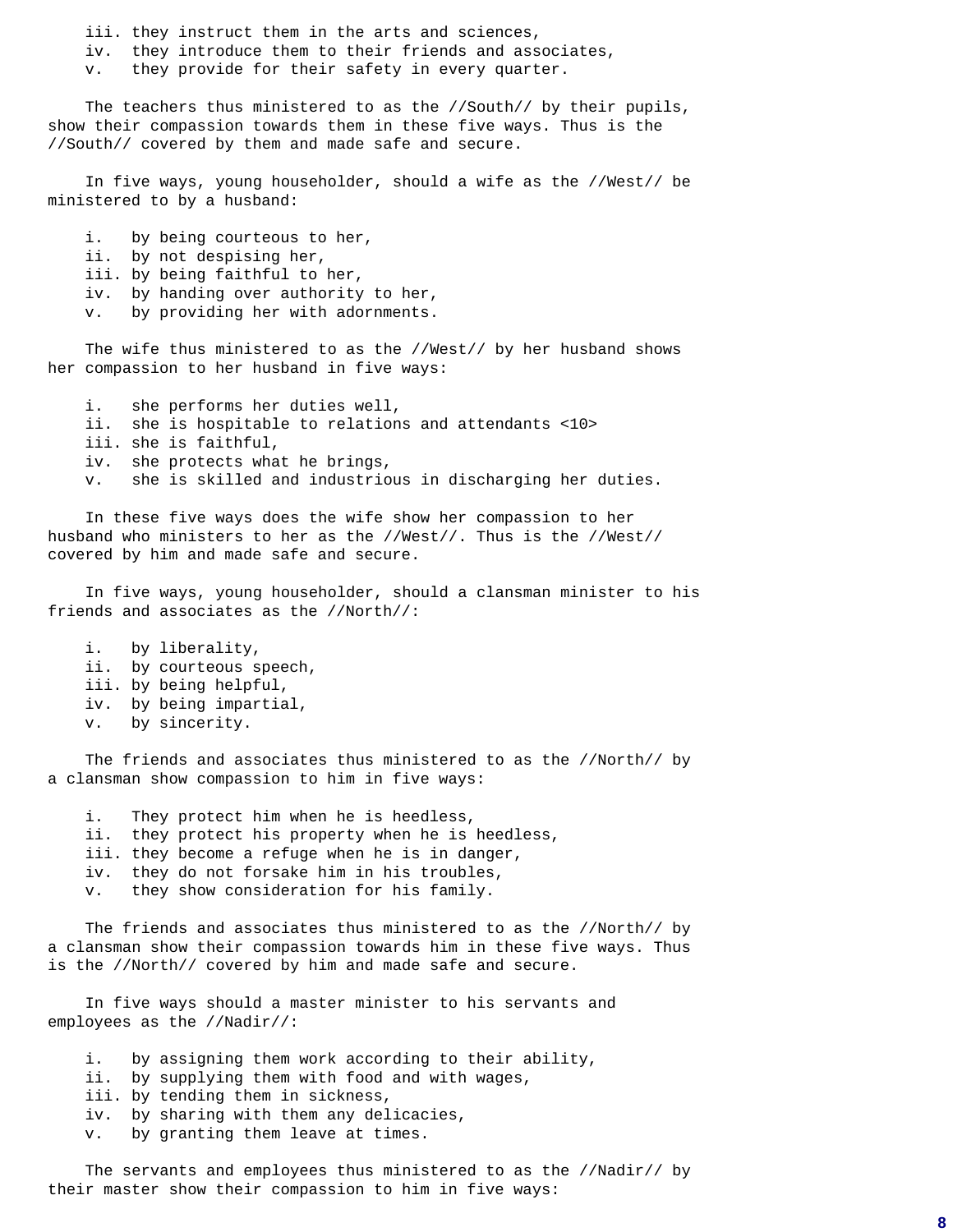- i. they rise before him,
- ii. they go to sleep after him,
- iii. they take only what is given,
- iv. they perform their duties well,
- v. they uphold his good name and fame.

 The servants and employees thus ministered to as the //Nadir// show their compassion towards him in these five ways. Thus is the //Nadir// covered by him and made safe and secure.

 In five ways, young householder, should a householder minister to ascetics and brahmins as the //Zenith//:

- i. by lovable deeds,
- ii. by lovable words,
- iii. by lovable thoughts,
- iv. by keeping open house to them,
- v. by supplying their material needs.

 The ascetics and brahmins thus ministered to as the //Zenith// by a householder show their compassion towards him in six ways:

 i. they restrain him from evil, ii. they persuade him to do good, iii. they love him with a kind heart, iv. they make him hear what he has not heard, v. they clarify what he has already heard, vi. they point out the path to a heavenly state.

 In these six ways do ascetics and brahmins show their compassion towards a householder who ministers to them as the //Zenith//. Thus is the //Zenith// covered by him and made safe and secure."

 Thus spoke the Exalted One. And when the Master had thus spoken, he spoke yet again:

> "The mother and father are the East, The Teachers are the South, Wife and Children are the West, The friends and associates are the North.

> Servants and employees are the Nadir, The ascetics and brahmins are the Zenith; Who is fit to lead the household life, These six quarters he should salute.

 Who is wise and virtuous, Gentle and keen-witted, Humble and amenable, Such a one to honour may attain.

 Who is energetic and not indolent, In misfortune unshaken, Flawless in manner and intelligent, Such a one to honour may attain.

 Who is hospitable, and friendly, Liberal and unselfish, A guide, an instructor, a leader, Such a one to honour may attain.

Generosity, sweet speech,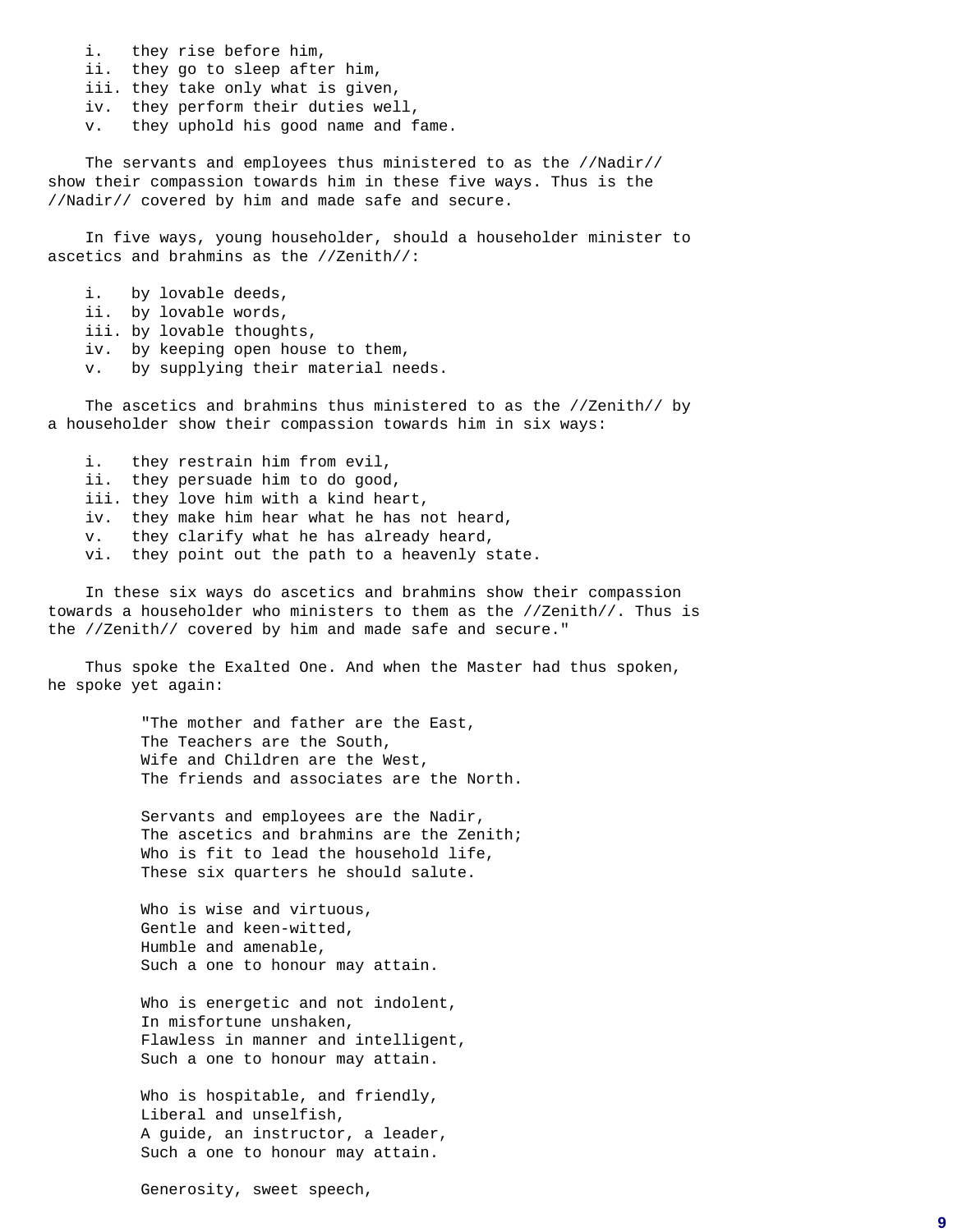Helpfulness to others, Impartiality to all, As the case demands.

 These four winning ways make the world go round, As the linchpin in a moving car. If these in the world exist not, Neither mother nor father will receive, Respect and honour from their children.

 Since these four winning ways The wise appraise in every way, To eminence they attain, And praise they rightly gain."

 When the Exalted One had spoken thus, Sigala, the young householder, said as follows:

 "Excellent, Lord, excellent! It is as if, Lord, a man were to set upright that which was overturned, or were to reveal that which was hidden, or were to point out the way to one who had gone astray, or were to hold a lamp amidst the darkness, so that those who have eyes may see. Even so, has the doctrine been explained in various ways by the Exalted One.

 I take refuge, Lord, in the Buddha, the Dhamma, and the Sangha. May the Exalted One receive me as a lay follower; as one who has taken refuge from this very day to life's end."

Digha Nikaya, No. 31

 NOTES ~~~~~

- <1> //kamma-kilesa//, lit., 'actions of defilement.'
- <2> These are the four agati, 'evil courses of action': //chanda//, //dosa//, //moha//, //bhaya//.
- <3> Crimes committed by others.
- <4> A kind of amusement.
- <5> The Pali original has here "six causes" as two compound words and one double-term phrase are counted as units.
- <6> Dhammapada v. 49: "As a bee, without harming the flower, its colour or scent, flies away, collecting only the honey..."
- <7> This portion includes what is spent on good works: gifts to monks, charity, etc.
- <8> "The symbolism is deliberately chosen: as the day in the East, so life begins with parents' care; teacher's fees and the South are the same word: //dakkhina//; domestic cares follow when the youth becomes man, as the West holds the later daylight; North is 'beyond' (//uttara//), so by help of friends, etc., he gets beyond troubles." -- (Rhys Davids)